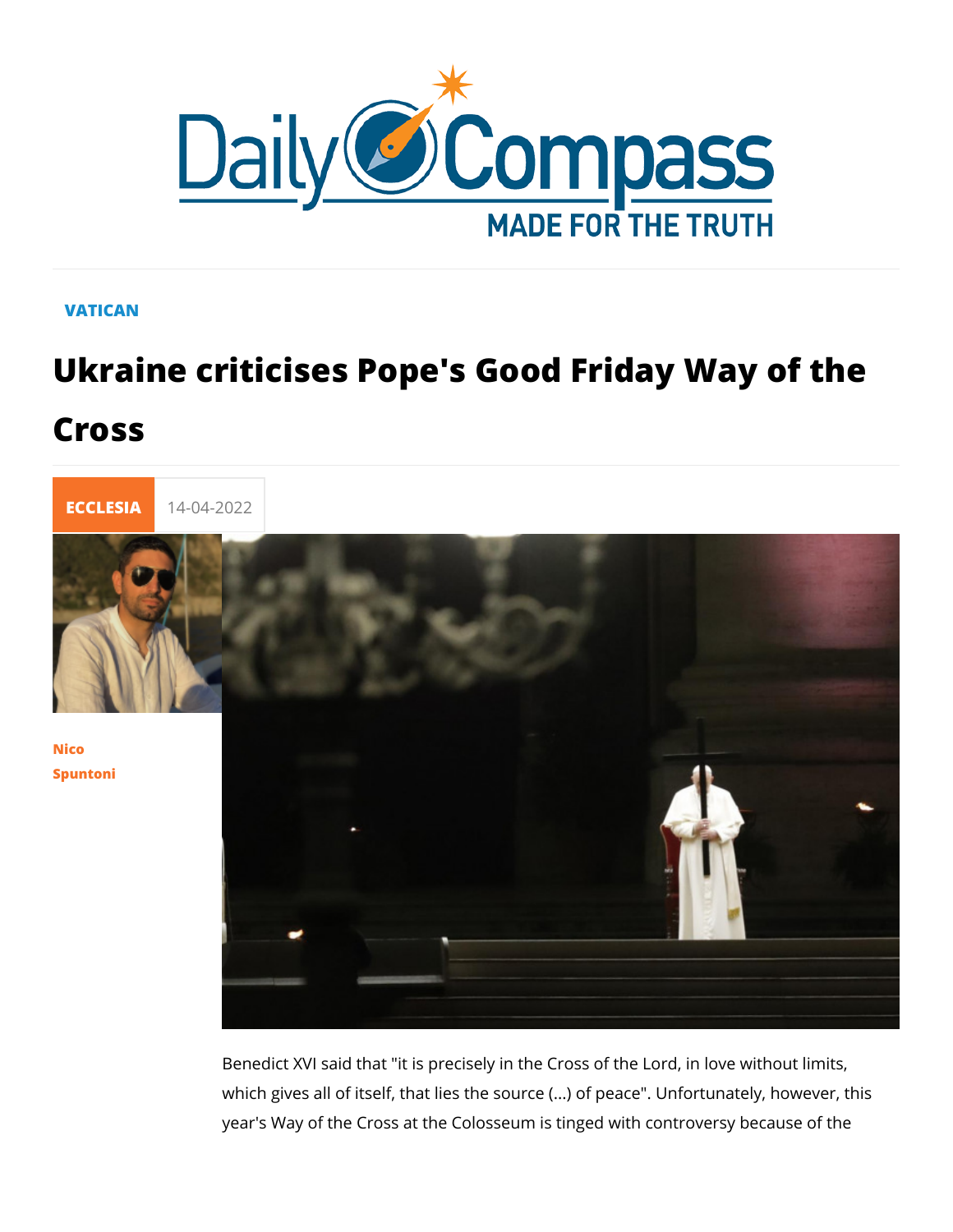planned presence of a Russian woman - next to a Ukrainian woman - at the Thirteenth Station. They are two nurses from the Centre for Palliative Care "*Together in caring"* of the Fondazione Policlinico Universitario Campus Bio-Medico in Rome, the Russian Albina and the Ukrainian Irina.

## **The initiative has not pleased the Ukrainians who, through the Kiev**

**ambassador** to the Holy See, Andrii Yurash, expressed concern "at the idea of putting an Ukrainian and a Russian woman together to carry the Cross during Friday's Way of the Cross at the Colosseum". The diplomat wrote on Twitter that they are "working on the issue, trying to explain the difficulties of its implementation and the possible consequences".

**The intent of the original programme was explained** in an article published in *L'Osservatore Romano*, the Holy See's daily newspaper, in which Fr Massimo Serretti wrote that "the fact that two members of two warring peoples (one the aggressor and the other the victim) stand together beneath the Cross of Christ, while appearing to be irrelevant from a worldly point of view, turns out to be decisive as an indication of the path to be followed" because "beneath the cross, the way is indicated as well as the secret of solid unity".

**It is clear that the Pope's decision was not intended** to equate the two parties involved in the conflict, but this was not enough to shield him from controversy. In a climate that is certainly not untroubled for the Russian population in the West, with the recent news also in Italy of Molotov cocktails being thrown at the homes of Russian owners, posters with insults and threats put up in Naples, university courses on Dostoevsky cancelled (and reinstated after protests), Francis' gesture in view of Good Friday could have been a courageous signal to call everyone to common sense: an invitation to not blame the people for the wars caused by their rulers. Also because the Way of the Cross was not to be attended by a representative of the Moscow government, but by a Russian nurse studying in Italy. For the umpteenth time since the outbreak of the conflict, however, the Holy Father's position has not been understood by those who have criticised him on social media and, unfortunately, not even by the Ukrainian authorities.